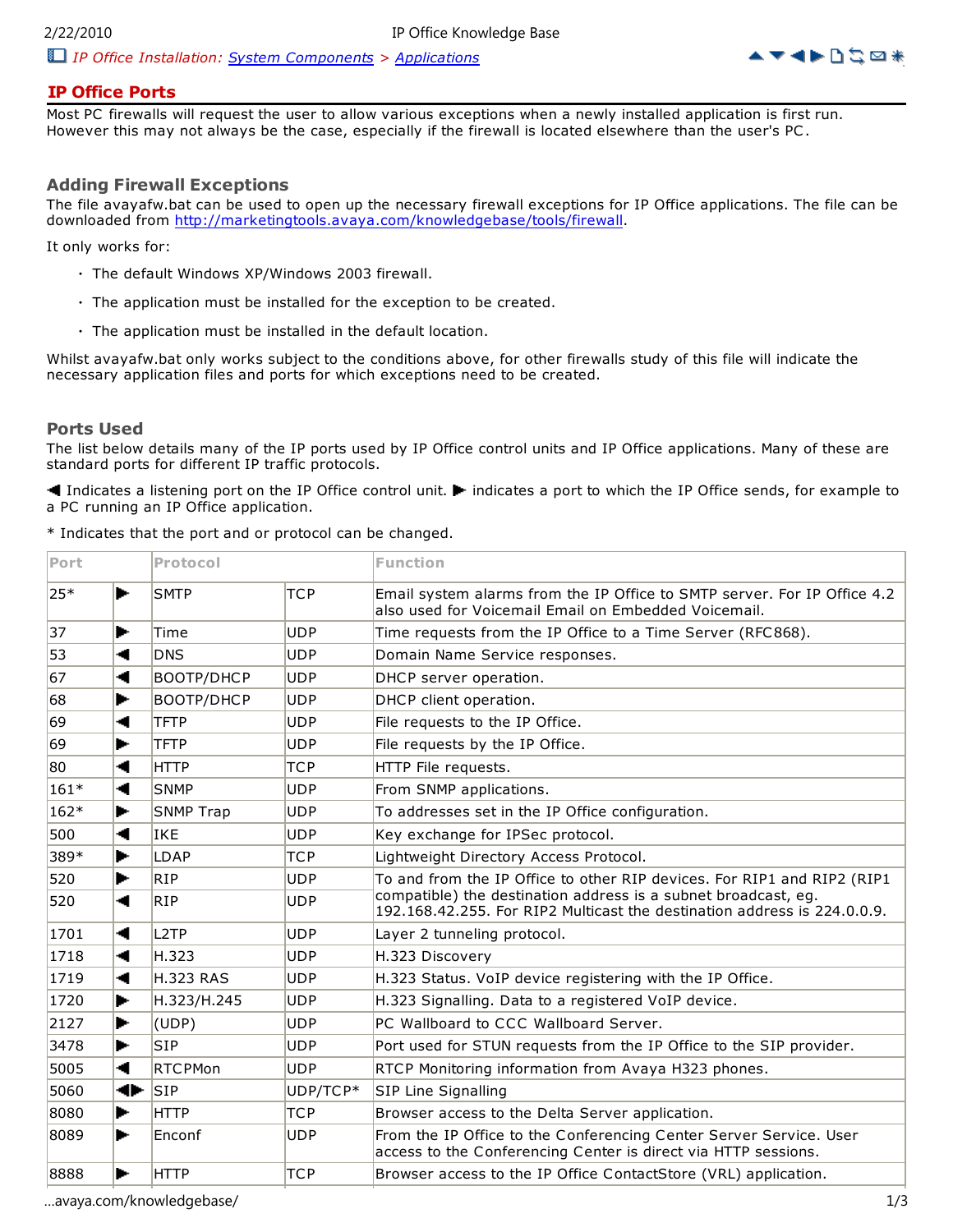| 2/22/2010 |    |                                                           |            | IP Office Knowledge Base                                                                                                                                                          |
|-----------|----|-----------------------------------------------------------|------------|-----------------------------------------------------------------------------------------------------------------------------------------------------------------------------------|
| 53247*    |    | 49152 to $\blacktriangleleft\blacktriangleright$ RTP/RTCP | <b>UDP</b> | Dynamically allocated ports used during VoIP calls for RTP and RTCP<br>traffic. The port range can be adjusted through the System   Gatekeeper<br>tab.                            |
| 50791     | ь. | IPO Voicemail                                             | <b>UDP</b> | To voicemail server address.                                                                                                                                                      |
| 50793     | -4 | IPO Solo<br>Voicemail                                     | <b>UDP</b> | From IP Office TAPI PC with Wave drive user support.                                                                                                                              |
| 50794     |    | <b>IPO Monitor</b>                                        | <b>UDP</b> | From the IP Office Monitor application.                                                                                                                                           |
| 50795     | -4 | IPO Voice<br>Networking                                   | <b>UDP</b> | Small Community Network signalling (AVRIP) and BLF updates. Each<br>system does a broadcast every 30 seconds. BLF updates are sent<br>required up a maximum of every 0.5 seconds. |
| 50796     | -4 | IPO PCPartner                                             | <b>UDP</b> | From an IP Office application (for example Phone Manager or<br>SoftConsole). Used to initiate a session between the IP Office and the<br>application.                             |
| 50797     | -1 | <b>IPO TAPI</b>                                           | <b>UDP</b> | From an IP Office TAPI user PC.                                                                                                                                                   |
| 50798     | ь. | (UDP)                                                     | <b>UDP</b> | BT Fusion variant. No longer used.                                                                                                                                                |
| 50799     | ь. | <b>IPO BLF</b>                                            | <b>UDP</b> | Broadcast to the IP Office LAN and the first 10 IP addresses registered<br>from other subnets.                                                                                    |
| 50800     | ь. | IPO License<br>Dongle                                     | <b>UDP</b> | To the License Server IP Address set in the IP Office configuration.                                                                                                              |
| 50801     | ۰  | EConf                                                     | <b>UDP</b> | Conferencing Center Service to IP Office.                                                                                                                                         |
| 50802     | -4 | Discovery                                                 | TCP        | IP Office discovery from Manager.                                                                                                                                                 |
| 50804*    | ◂  | Service Access                                            | <b>TCP</b> | IP Office configuration settings access.                                                                                                                                          |
| 50805*    | ۰  | Protocol                                                  | <b>TCP</b> | " TLS Secure.                                                                                                                                                                     |
| 50808*    |    |                                                           | <b>TCP</b> | IP Office system status access.                                                                                                                                                   |
| 50812*    |    |                                                           | <b>TCP</b> | IP Office security settings access.                                                                                                                                               |
| 50813*    |    |                                                           | <b>TCP</b> | " TLS Secure.                                                                                                                                                                     |

• CDR/SMDR from the IP Office is sent to the port number and IP address defined during configuration and using either TCP or UDP as selected.

#### **Ports**

IP Office Monitor can be used to display IP packet details including the source and destination Port numbers. As well as displaying the port numbers (in decimal), IP Office Monitor also displays the names of more commonly used ports including IP Office specific ports.

For example "src =  $23$ " is interpreted as "src =  $23$  (Telnet)".

The list below details the ports currently decoded by IP Office Monitor. For a full list of assigned non-IP Office ports see http://www.iana.org/assignments/port-numbers.

| · 20 File Transfer [Default Data]   | ⋅ 156 SQL Service                                      |     |
|-------------------------------------|--------------------------------------------------------|-----|
| · 21 File Transfer [Control]        | $\cdot$ 161 SNMP                                       |     |
| $\cdot$ 23 Telnet                   | $\cdot$ 162 SNMPTRAP                                   |     |
| • 25 Simple Mail Transfer           | • 179 Border Gateway Protocol                          |     |
| $\cdot$ 37 Time                     | • 1719 H.323Ras                                        |     |
| $\cdot$ 43 Who Is                   | • 1720 H.323/H.245                                     |     |
| • 53 Domain Name Server             | · 50791 IPO Voicemail                                  |     |
| • 67 Bootstrap Protocol Server      | · 50792 IPO Network DTE                                |     |
| • 68 Bootstrap Protocol Client      | • 50793 IPO Solo Voicemail (i.e. Wave driver for TAPI) |     |
| $\cdot$ 69 Trivial File Transfer    | · 50794 IPO Monitor                                    |     |
| $\cdot$ 70 Gopher                   | · 50795 IPO Voice Networking                           |     |
| $\cdot$ 79 Finger                   | • 50796 IPO PCPartner                                  |     |
| • 80 World Wide Web-HTTP            | $\cdot$ 50797 IPO TAPI                                 |     |
| · 115 Simple File Transfer Protocol | • 50798 IPO Who-Is response                            |     |
| avaya.com/knowledgebase/            |                                                        | 2/3 |